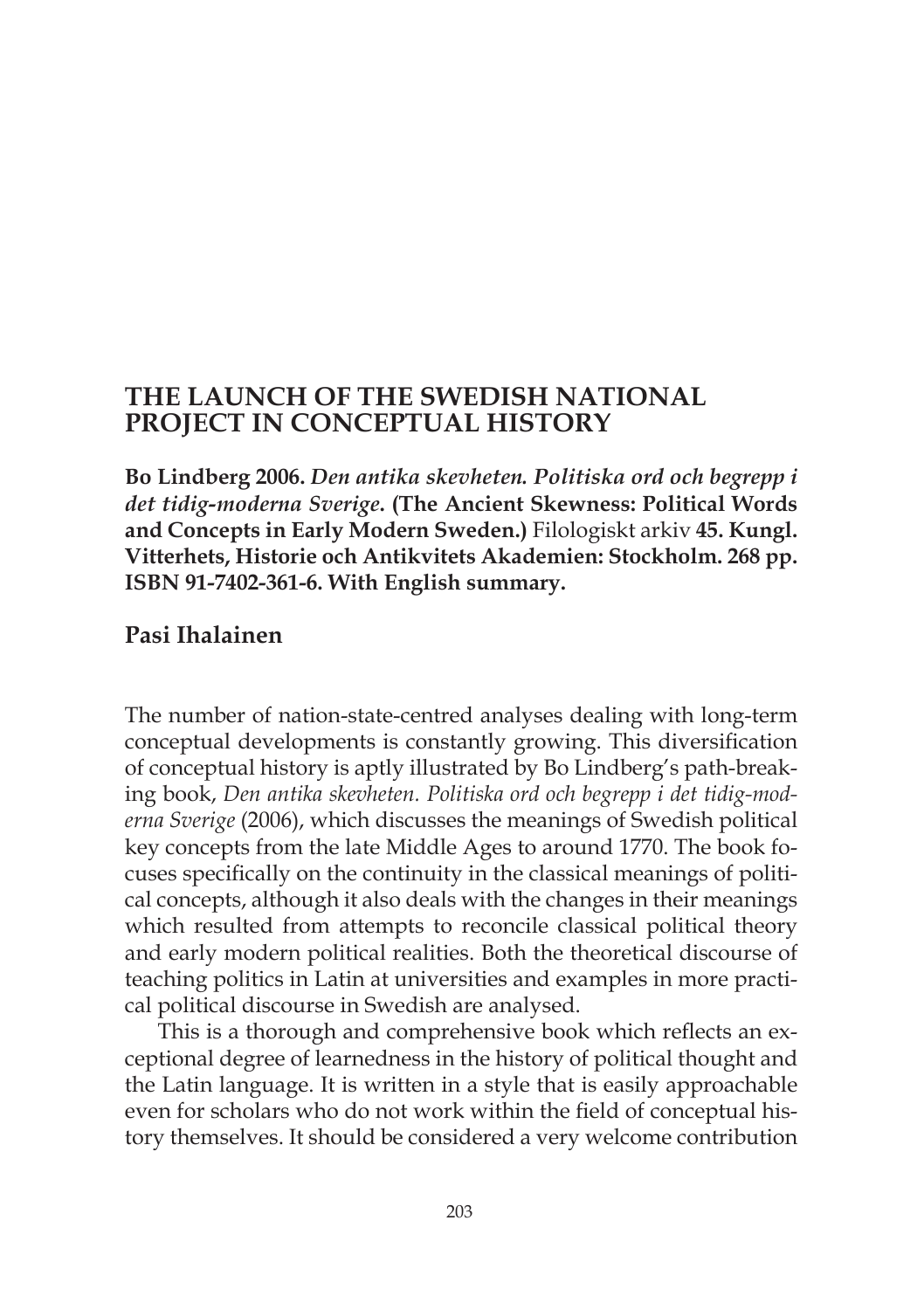in the Scandinavian context, in which analyses of political cultures have tended to emphasise social or cultural history rather than the history of ideas and concepts. Lindberg's conceptual approach provides new points of view to Swedish (and Finnish) historiography and highlights some of the peculiarities in Swedish conceptual history, which are worthy of broader international attention.

Methodologically, this is a pragmatic application of the German *Begriffsgeschichte* to the Swedish context, conceptual history being understood as "the history of ideas sunk in language in which ideas are studied . . . as broken into concepts which occur on different levels of abstraction" (9). Lindberg's emphasis is on political theory as discussed by the learned, the goal being to discover when the concepts upon which he focuses entered Sweden, the types of meanings they acquired, and how these meanings have changed through time. Though the uses of the concepts are generally well contextualised, this is not an analysis of innovative speech acts in conflict situations in the Skinnerian sense, but focuses on the continuity created by the recycling of concepts within a slowly changing and protected academic environment. Nor is this a reductionist attempt to link the analysis of changing concepts and social structures, although certain structural changes are also occasionally referred to.

The concepts analysed in the book are politics, state, citizen, people, freedom and democracy, all of which were selected because they played (with the exception of democracy) a central role in early modern political discourse and even more so in later centuries. Lindberg uses these concepts as analytical entities and as semantic fields which he assumes to have existed throughout his period of study regardless of the specific terminological expressions they received. Such a mildly sociological approach leads Lindberg to suggest that some concepts were present in 'unfinished' form in the early modern period. This is a strategy that can lead to teleological conclusions in cases in which the basic analytic framework is the analytical concept of the historian rather than actual contemporary usage.

A central methodological tool in Lindberg's analysis is the study of Sweden as a 'bilingual' political culture. His analyses tend to open with a summary of the classical meanings of each concept and the instances of their continuity in Sweden at least until the Age of Liberty (1720-72), when vernacular political discourse began to replace Latin. This leads to a number of interesting discussions on the contrasts be-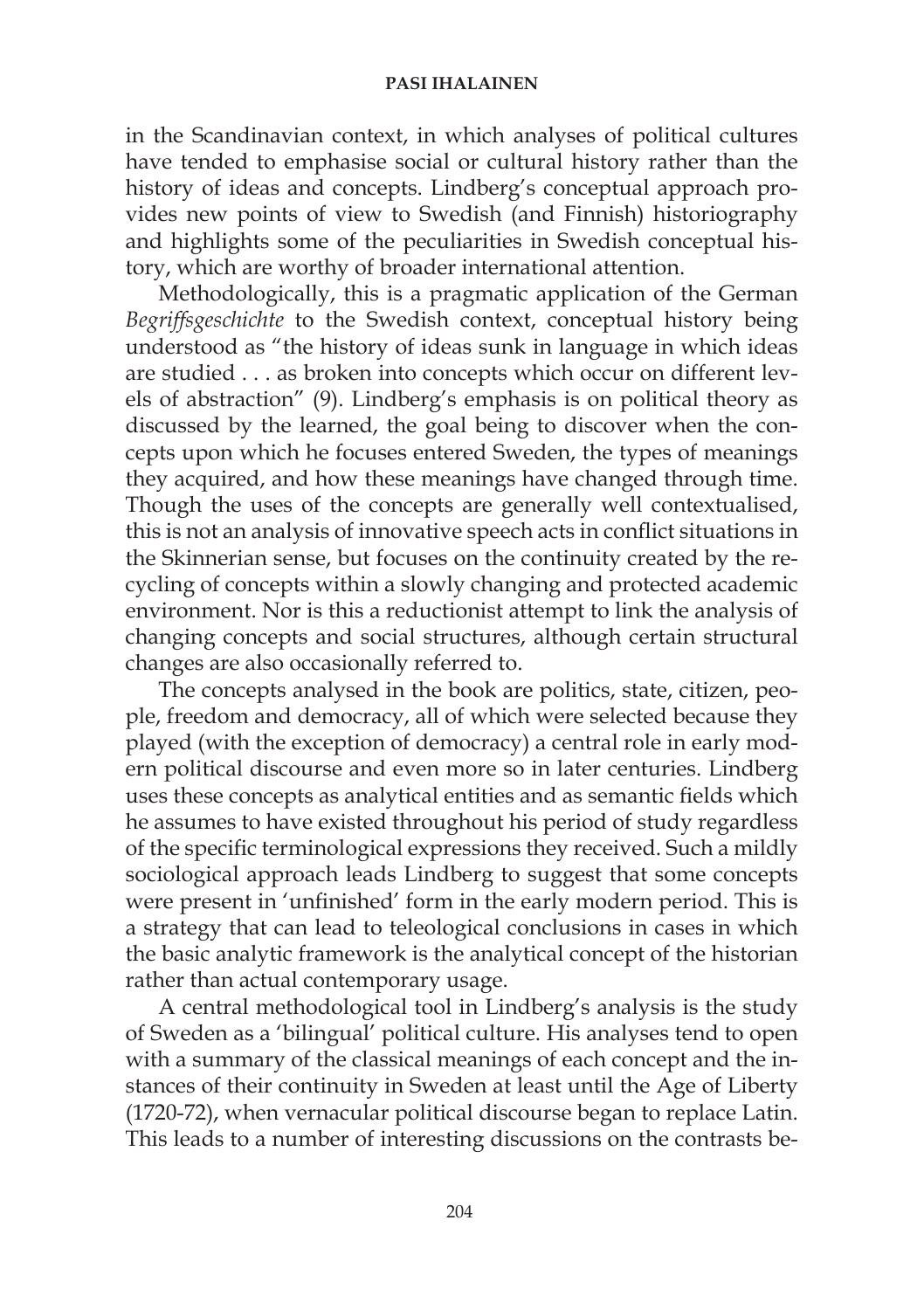tween Swedish political realities and the potentially deviating associations which classical political terminology produced when they were applied to contemporary political communities. Although there were few possibilities for political theorists to distance themselves from the classical tradition, some thinkers were conscious of these contradictions and in some cases even attempted to redefine the Latin political vocabulary. Importantly, the dominance of Latin made it easy for the authorities to delimit the discussion of potentially subversive ideas to the political and academic elite.

As a consequence of Lindberg's special interest in the Latin language, much of his discussion focuses on the seventeenth century, whereas the accelerating conceptual changes which took place in the eighteenth century are discussed on the basis of relatively few printed sources and with an emphasis on the 'radical' late Age of Liberty. The Age of Liberty does, of course, deserve attention because of its estates-centred mixed form of government, which may have produced conceptual innovations that appear unique in international comparisons. Lindberg illustrates how Swedish became a language of both theoretical and practical politics simultaneously with the broadening of publicity and participation, and he argues that the seventeenthcentury feudal hierarchy was substituted by the language of a selfconscious early nation-state in conjunction with the major revolution in political culture which took place in the late phase of the Age of Liberty. According to Lindberg, the Gustavian restoration of the monarchy (1772) was only able to postpone this modernisation temporarily. In order to really prove this point, it might have been useful to continue the analysis to the true fall of early modern Sweden, which did not take place until 1809. In doing so, the radical nature of conceptual change in the Age of Liberty would have been viewed within the long-term context and the obvious traditionalism of the Gustavian era properly recognised. Furthermore, conceptual analyses based on parallel sources from other countries would have demonstrated the extent to which the development of a modern nation-state in Sweden occurred prior to in the majority of Western Europe.

We could perhaps also ask whether early modern Sweden truly was just a 'bilingual' political culture, given that much of the elite used French and that Finnish and German were majority languages in certain parts of the realm. It may well have been that Finnish, for instance, "meant nothing in political contexts" (29), but that the trans-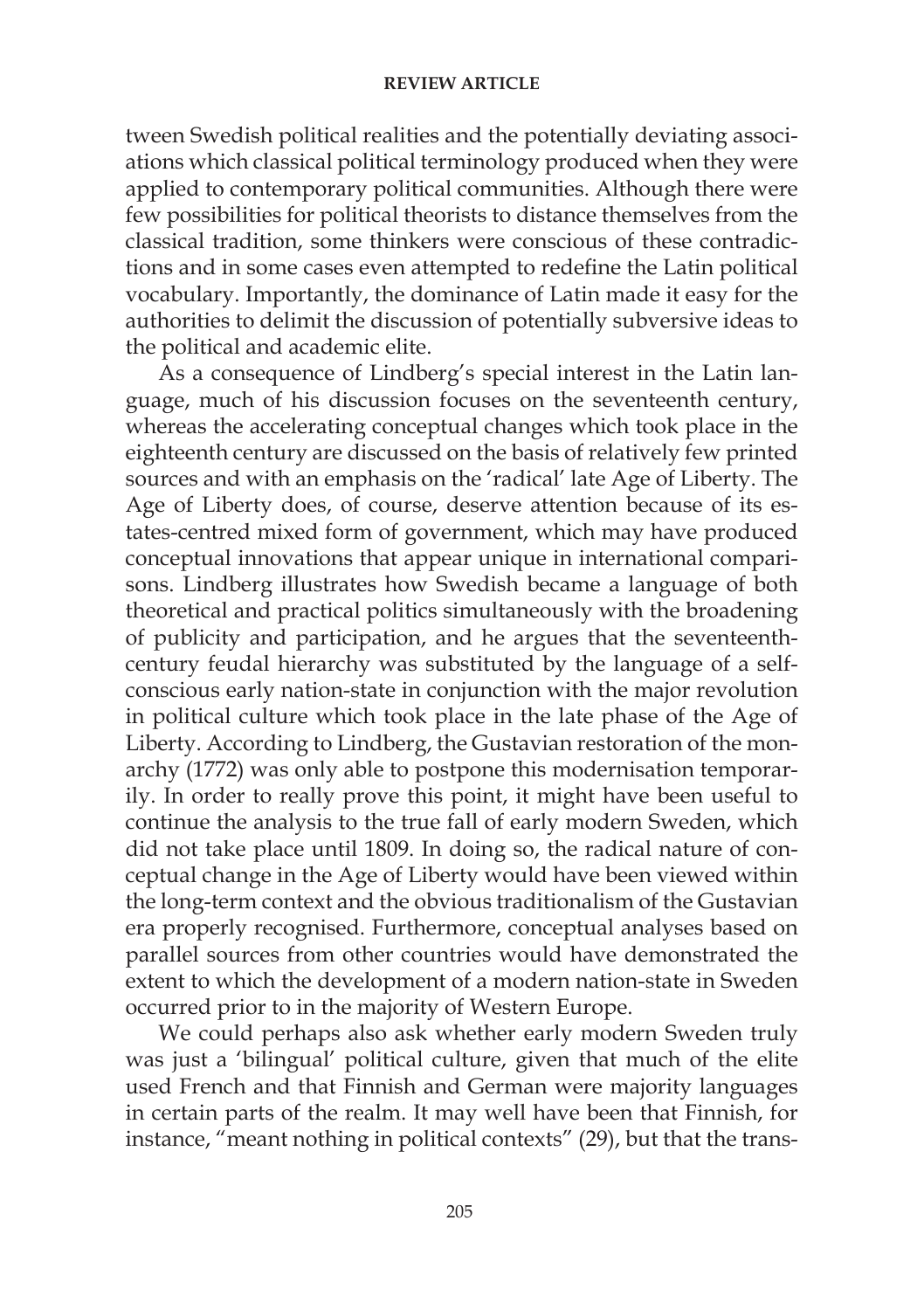lation of Swedish political discourse into Finnish had very long-term consequences in the formation of the Finnish political culture after the separation of the two countries in 1809. Even more problematic than the lack of Finnish primary sources are the sparse references to modern historiography published in Finnish or English by Finnish historians. Comparisons with Kari Saastamoinen's conclusions on the early modern Swedish language of politics, for instance, which is based on a number of the same sources, deals with many of the same concepts (*folk, allmogen, suverenität, borgerligt samhälle, frihet, stat, medborgare*) and was presented in *Käsitteet liikkeessä* in 2003, would have been essential.

Lindberg's findings are extensive, although there are quite few references to the actual word *politics*, for instance, in his sources, and hence his conclusions are rather cautious. All around Europe, the term *politicus* referred primarily to the authors of political tracts as opposed to acting 'politicians'. The vocabulary of politics was used extensively in an ironic sense, and it is thus no wonder that politics was not a word of honour or even widely used in Sweden. Some further references to the existing research on the conceptual history of politics would have been helpful here (Ihalainen 1999; Palonen 2006).

The conclusions regarding the semantic field of the political community (shortened to the state) can also be viewed in a broader European context. The term 'republic', for instance, could refer to the political community in general but sometimes also stood for a state with a free form of government. Yet Lindberg shows how, in Sweden, the concept of society (*samhället*) rose to the forefront of the political debate and how state and civil society came to be seen as identical by the mid-eighteenth century (cf. Saastamoinen 2003, 43). This is a peculiar conceptual shift which later led to an emphasis on the role of state in all aspects of society, both in Sweden and in Finland (cf. Kettunen 2003; Ihalainen 2005b; Ihalainen 2005c, 242).

The chapter on membership in the political community shows how the term citizen (*medborgare*) only began to be used in such senses in the eighteenth century and remained undistinguishable from the older concept of 'subject' (*undersåte*). Only certain references to the noble estate diverge from this brand of royalist patriotism. In the late Age of Liberty, the term *odalman* challenged the privileges of the nobility, and the term *patriot* gained explicitly political, civic and fatherland-loving nuances. By 1760, the emphasis on loyalty in the name of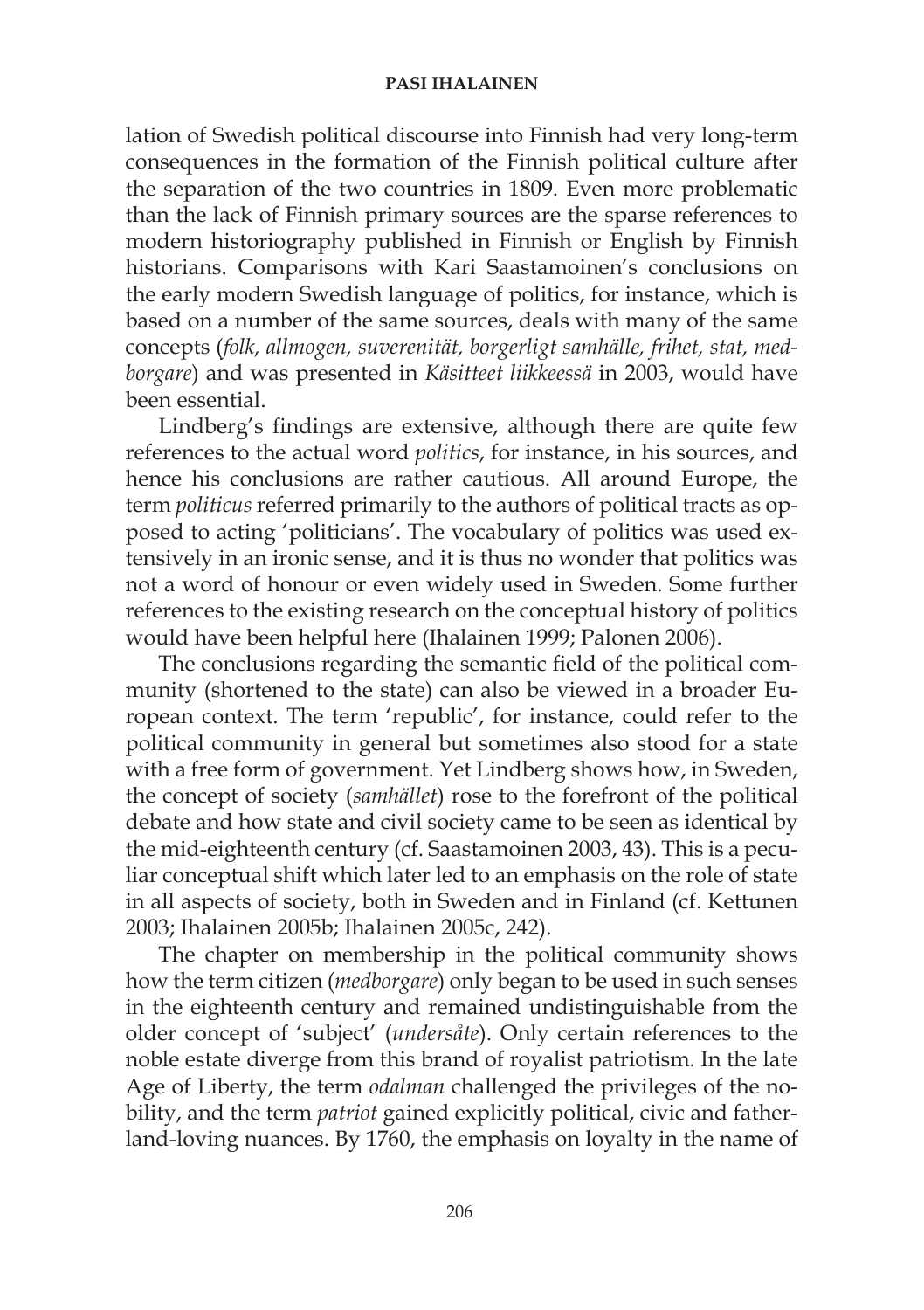the common good had turned into a republican criticism of the monarchy in Anders Nordencrantz's texts, which were influenced by British political theorists. Nonetheless, it is still an exaggeration to refer to Nordencrantz's demands for the liberty of the citizens within the estates-centred political system as 'modern liberalism' (119).

Lindberg's discussion of the concept of *fäderneslandet* (the country of the fathers; alternatively *fosterlandet*, the native country) adds to what we already know about related concepts in Germany, France, the Netherlands and Denmark (Fehrenbach 1986; *Vaderland* 1999; Feldbæk 1991). The Swedish term *fäderneslandet* had stood for both the country and its inhabitants since the Middle Ages, had become a favourite term of the Crown, and was used by Gustavus Adolphus in an attempt to persuade the subjects to love the entire Swedish realm in the same way as they loved their home region. The dual meaning of the classical term *patria* as both region and realm survived for longer, however.

The chapter on *the people* and *nation* includes what is perhaps the most important argument in the whole book, suggesting that despite the relatively marginal political role of the people (*folk*) for much of the early modern period, the meanings associated with it were transformed by the 1770s, which Lindberg sees as a 'national moment' which led to the emergence of 'protonationalism' (124, 127). Like GG, Lindberg sees the people and nation as a single concept with ethnic/ national (discussed with the term *nation*), political (referred to as *folk*), social (*gemena hopen* or the common people) and 'ecclesiastical' meanings, the last having lost its relevance by 1700, which is not necessarily the case (cf. Smith 2003; Ihalainen 2005a; Ihalainen 2005b; Ihalainen 2007). Lindberg analyses the political concept of the people by contrasting its Roman and early modern usages. The Latin concept of *populus Romanus* could be understood as referring to both the rulers and the ruled, and to citizens who together constituted the people, enjoying liberty and actively taking part in public affairs. In the early modern period, the people were predominantly viewed as separate from the rulers and had no political role beyond the original creation of political power. Hoping to deduce when it actually became possible to reunite the rulers and the ruled with the use of the concept of the people, Lindberg explores how the concept was extended to include the lower orders. His thesis is that "the Swedish people" established itself as a political agent by the end of the Age of Liberty.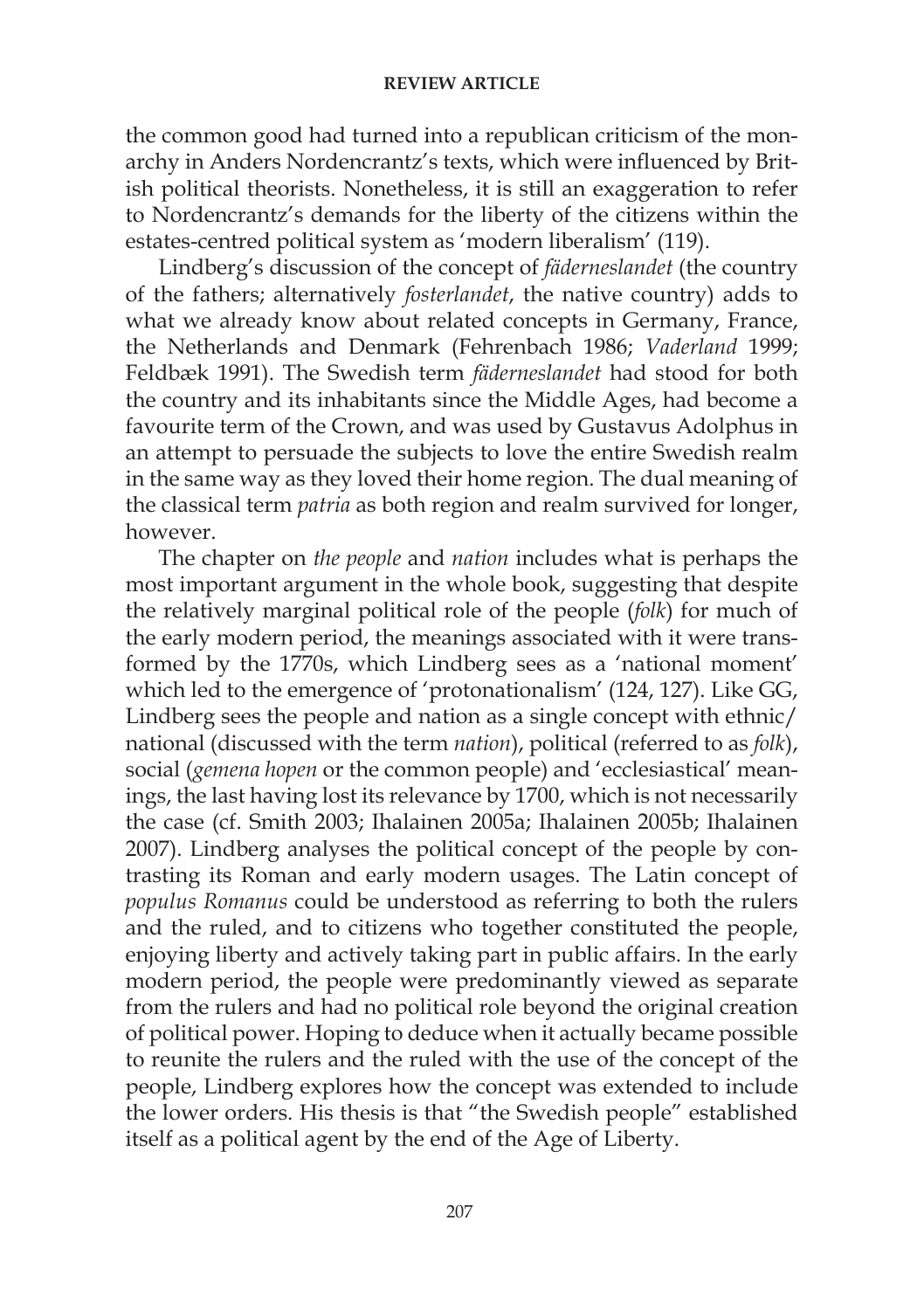Traditionally, the term *populus* referred exclusively to a tiny elite in the discussions surrounding the relationship between the people and rulers. By the mid-seventeenth century, however, the principle presented by some German theorists of political power as originating from the people had already also been adopted by some Swedish theorists (see also Van Gelderen 2002, 206-7, 212). Michael Wexonius Gyldenstolpe argued in 1657 that there was no other origin of power in Sweden than God and the free people, God thus acting via the people. Yet nothing like the concept of "the Swedish people" emerged, and the vernacular *folk* had only marginal political significance, the Riksdag remaining unwilling to identifying itself with the people, avoiding republican connotations which an analogy of the Roman people could have produced. No stable idea of the nation or the people as an entity existed in a society which was divided by the estates (Lindberg, 153-7). A more distinctly political concept of the people began to emerge already with the establishment of estate rule around 1720, the abolition of absolutism being seen as the restoration of the right of the people to choose their own form of government. This way of thinking was formulated philosophically in the translation into Swedish of John Locke's *Two Treatises*, which maintained that the "highest power" had always remained "in the hands of the people". The old phrase "free people" was reintroduced and the term civil society (*borgerliga samhället*) was associated with the political order of the Age of Liberty. This included the basic assumption that political power had been given to the rulers by the people (cf. Saastamoinen 2003, 50).

Lindberg sees another turning point in the confrontation between the monarchy and the Hat party in the 1750s, in which the Hats argued that the highest legislative power belonged to the free Swedish people represented at the Riksdag. Around the same time, Johan Browallius wrote about the estates as "authoritative exercisers of the rights of a free people, among whom alone the law is sovereign and absolute" (93). An early concept of the representation of the people was already beginning to take shape in Carl Fredrik Scheffer's emphasis to the future monarch that the unlimited and absolute power belonged to "the Swedish people" or "their representatives who are called the estates of the realm" (93). The concept of "the Swedish people" and arguments on the supreme power (the term 'sovereignty' could not be used) as having always belonged to the people also began to emerge in historiographical discourse around this time. In the 1760s, some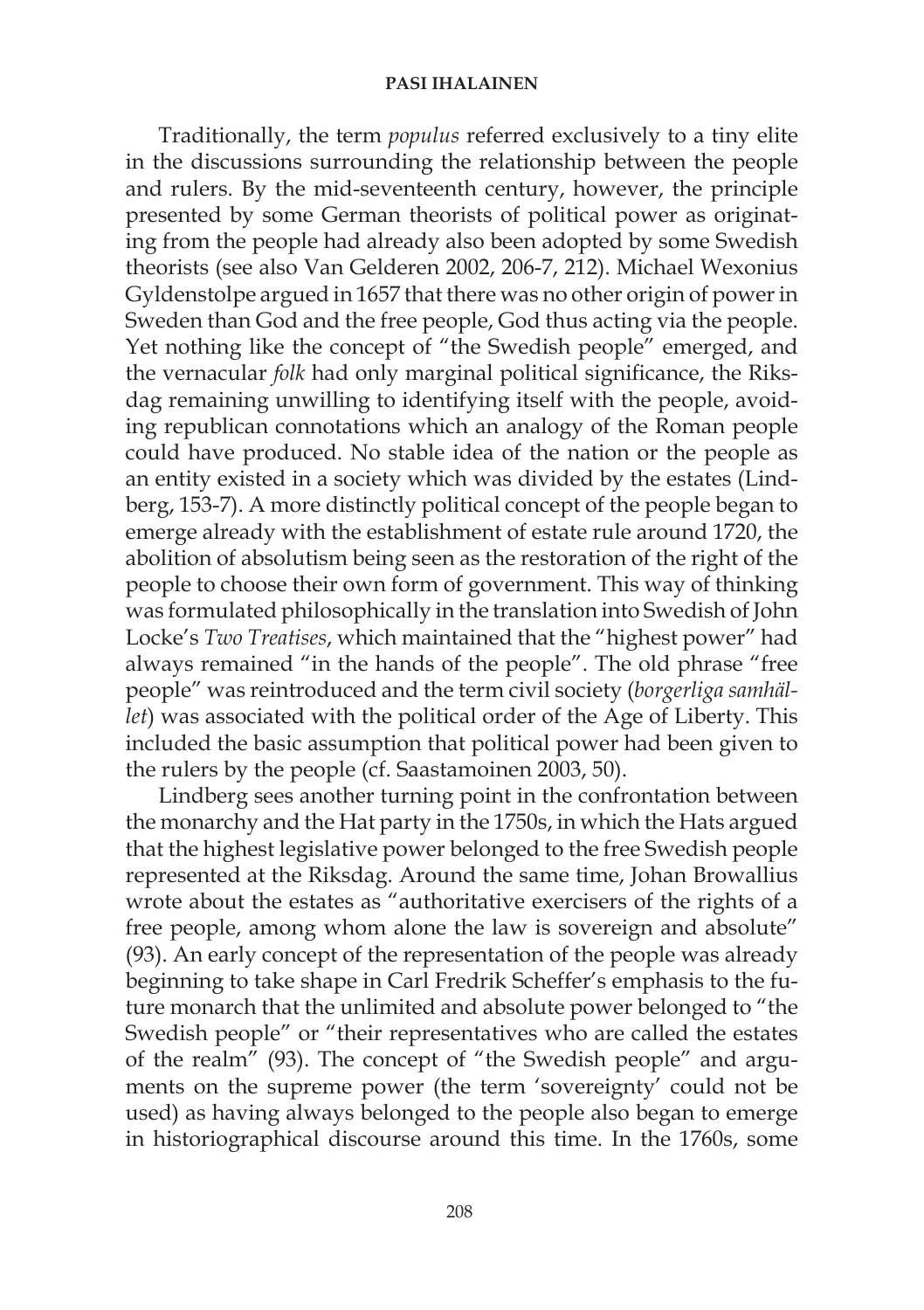tracts addressing "the Swedish people" suggested that the supreme power belonged to the Estates who represented the people. Lindberg concludes that the nation was turning political and the modern nation-state becoming possible, despite his admission that 'the people' by no means replaced the older vocabulary of realm and estates (162- 4). Indeed, a look at the journals of the Estates indicates that the Riksdag remained unwilling to identify themselves with the people up until the end of the Age of Liberty. The nobility might talk about 'the people', but the peasantry continued to talk about 'the multitude'. As such, these individual statements alone do not constitute any kind of conceptual change at the level of a political culture. Comparative studies based on more extensive sources from various countries are needed before we can retime the decisive national moment in European history and pinpoint it as having taken place in Sweden during the 1760s. Lindberg's suggestion that the concept of the people was extended to include many more inhabitants in the late 1760s should be seen in the context of the burghers striving for privileges which the nobility already had and using the rhetoric of the people for that purpose.

The standard suggestion in Swedish literature seems to be that the restoration of the monarchical power in 1772 did not affect such innovative formulations of popular power. Gustavus III adopted the vocabulary of the previous regime and neutralised the potentially republican content of concepts such as citizen, freedom, fatherland, patriotism, and the people. The monarch even applied the Roman concept of the people when arguing that he was one of the citizens who constituted the people. For Lindberg, this shows that "the development in political concepts in the Age of Liberty was not lost" (169). This reviewer would have liked, however, to see a clearer recognition of the reactionary tendencies of the Gustavian regime and the general standstill in political discourse which it produced (cf. Lindroth 1978 and Lindroth 1981, and the chapters on the two periods in Frängsmyr 2000). Lindberg provides an excellent example of the collectivist tendency of the Gustavian era when discussing the amalgamation of the concepts of the people, the state and society in late eighteenthcentury texts, none of which referred to either popular sovereignty or active citizenship. The Finnish project in conceptual history has already demonstrated how this amalgamation has remained part of the political debate to this day – at least in Finland (Kettunen 2003; Stenius 2003; Ihalainen 2005b).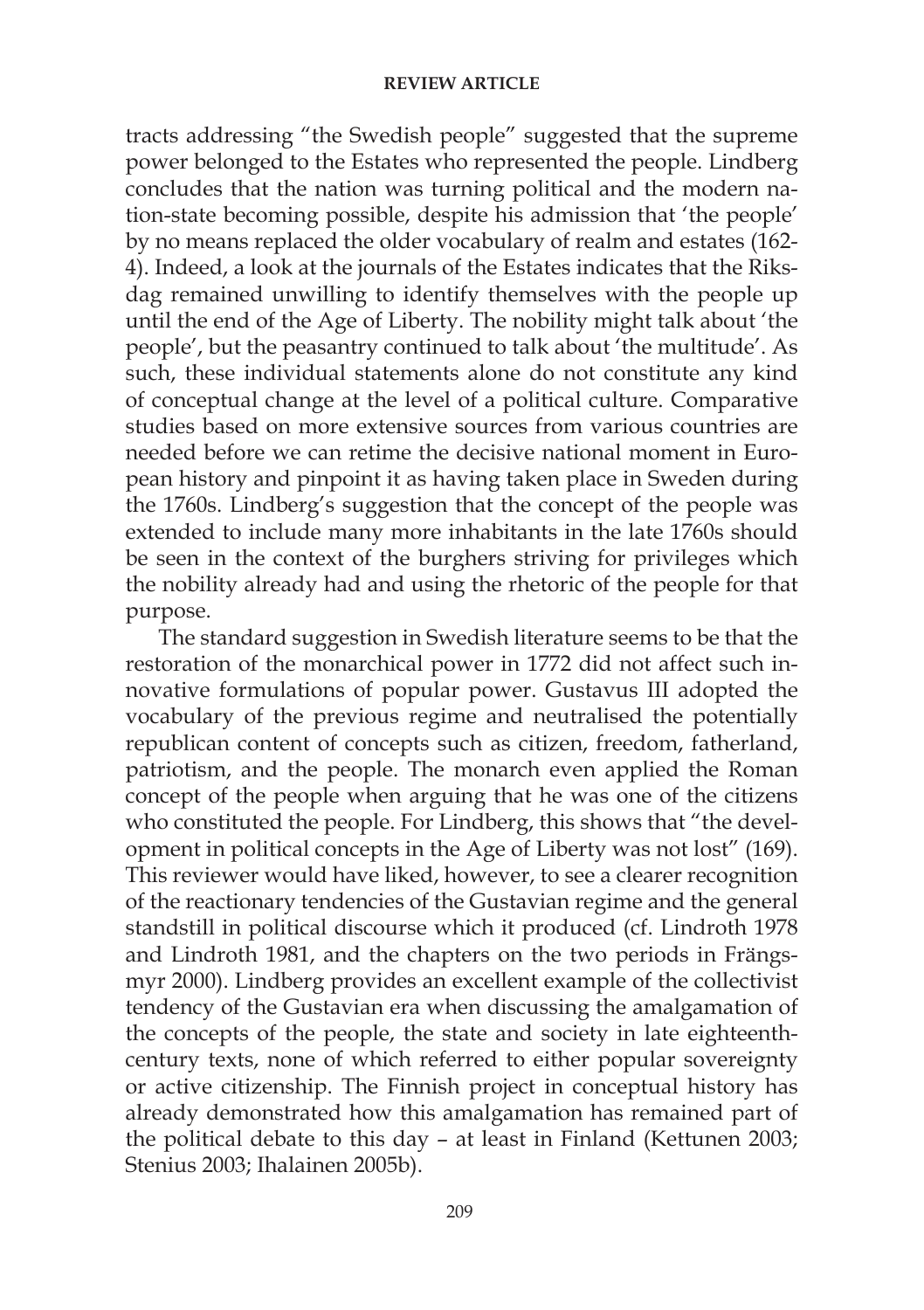And what about the concept of *liberty*, which has been accepted by many as a denomination of the entire period of 1720-1772? Without a doubt, an overwhelming amount of positive rhetoric on liberty can be found in the Swedish vernacular since the fifteenth century, and quite independently of any classical republican associations. Religious liberty stood primarily for independence from Catholicism and thus became closely associated with national liberty, or independence from other powers. Constitutional liberty referred to the right of the people to participate in decision-making to the extent that Lindberg writes about 'popular sovereignty', although he concedes that there were quite few references to the people in Swedish political texts, and what references did exist were related primarily to the aristocracy. As to privileges, Lindberg compares the *Magna Carta* and Magnus Eriksson's Law (*Landslag*) and finds a recognition of "social equality" in the latter in that the Swedish king was supposed to protect not only the nobility but also all the free and even the poor (178). Perhaps this conclusion is a slight exaggeration, but the representation of the wealthy peasants at the Riksdag did ensure them rights rarely enjoyed by commoners elsewhere in Europe and explains the references to them as "free people".

Lindberg argues that the idea of constitutional liberty was radicalised in the late Age of Liberty, thanks to a combination of the traditional language of "the free people" and "free nation," the estatescentred political system, and radical ideas borrowed from abroad. Some writers extended liberty to include the freedom of the people to decide on their form of government, though maintaining that the rights of the free people were to be exercised by the Estates. A more extensive discourse on the freedom of the press and trade emerged, and some contemporaries scholars even wrote about "our current age of liberty" (186). Lindberg suggests that the liberty of the individual was also discussed and sees the conflict on estate privileges as the defence of "middle-class interests . . . against the aristocracy" (191). This leads to the conclusion that Sweden experienced "an entire era which calls itself the Age of Liberty, and this happened before *Sattelzeit* (in Germany) . . . had barely begun." (194) Until the eighteenth century, most intellectual innovations made their way to Sweden via Germany; now Sweden was taking the lead in terms of political modernisation. However, the justification of this repeated thesis on the Swedish Age of Liberty as a forerunner in relation to all other political systems requires further evidence.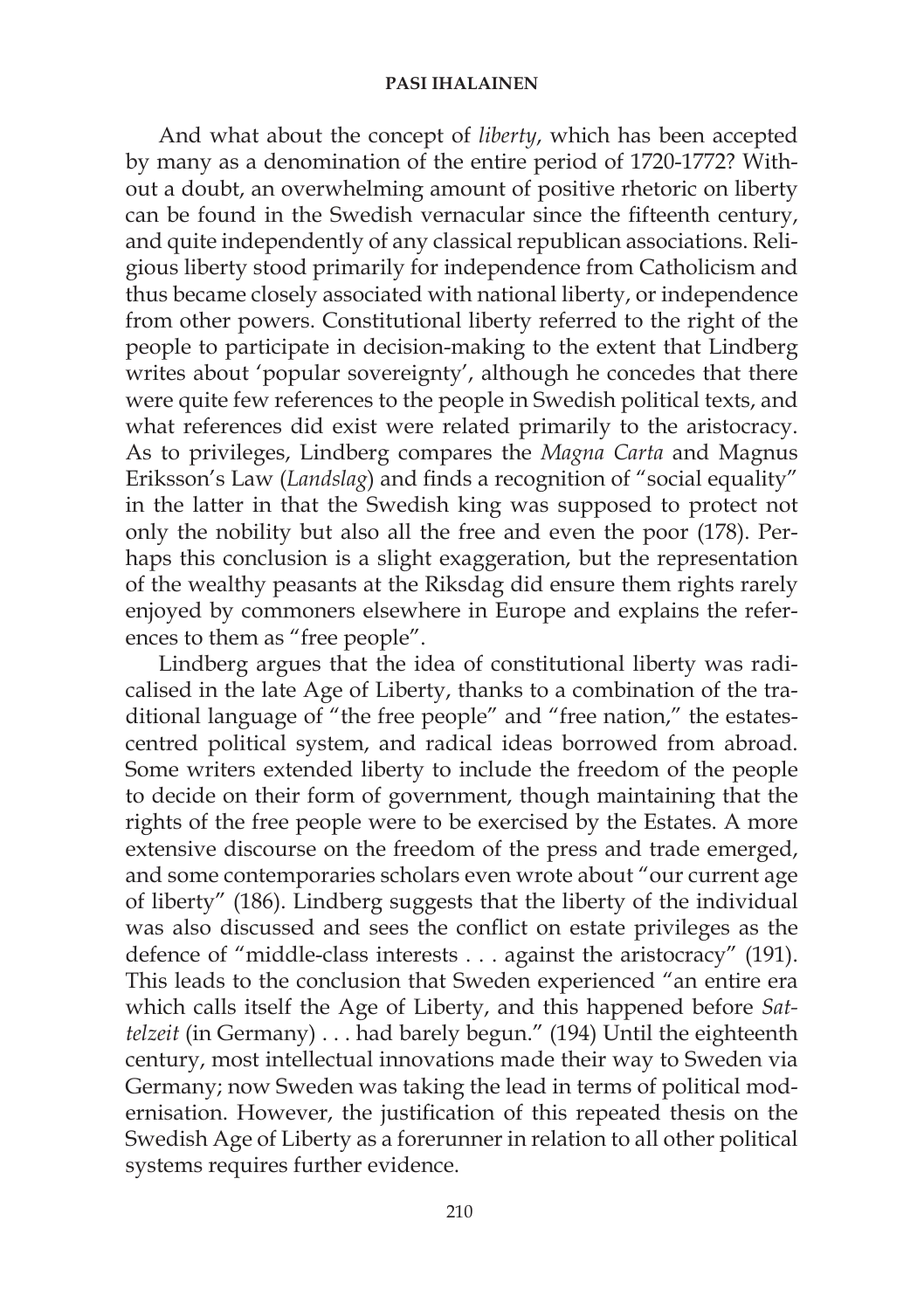Perhaps Lindberg's final chapter on *democracy* can provide us with the evidence we need. Writing the history of democracy in the eighteenth century is a challenging task given the universally positive connotations of the concept and its widespread use in the identity construction of most political communities today. The meanings of 'democracy' changed so dramatically over the course of the eighteenth century that even a conceptual historian might be tempted to apply the term in its positive and broader modern senses to a period in which democracy was still viewed in very critical terms. In the mid-eighteenth century, positive understandings of democracy were extremely rare, despite some English and Dutch radicals' arguments in their favour. Democracy could be seen as an element within mixed governments, but generally speaking the entire political system only began to be described with the term 'democracy' after the French Revolution (Velema 2002, 14-15, 20-1; Van Gelderen 2002, 215-16; Bödeker 2002, 222, 227-8; Crick 2002; Hansen 2005; Dunn 2005).

Lindberg points out that democracy was primarily discussed in learned texts, mostly in Latin, and without any real application to the contemporary world. Instead of considering the continuous influence of the classical criticism of democracy, he sees classical democracy as an ideological challenge that forced Swedish thinkers to reconsider their own political system. According to Lindberg, *politeia* and *demokratia* had not been clearly distinguished by Aristotle, whose concept of 'citizen' also included a distinctly 'democratic' element and could hence be read in radical and democratic terms by early modern theorists. By Polybius, Lindberg argues, *demokratia* had appeared as a 'neutral' name for the power of the people (15, 101, 195-6). Although the Aristotelian ideal of a mixed government (*politeia*) was widely known, some contemporary political systems viewed as being based on popular power, and the *Roman* republican traditions emphasising liberty and active citizen participation were approved by a number of theorists, the picture offered by Lindberg does not fully correspond with the one portrayed in the research cited above. Lindberg has found some evidence of the approval of democracy (used here in the broad sense of just 'equality' and 'freedom') in Sweden dating back farther than anything previously cited by any other historians in any other country. Jonas Magni (1624), he argues, already viewed the political influence of the people within a mixed government in positive terms (which is consistent with the Aristotelian ideal) and democracy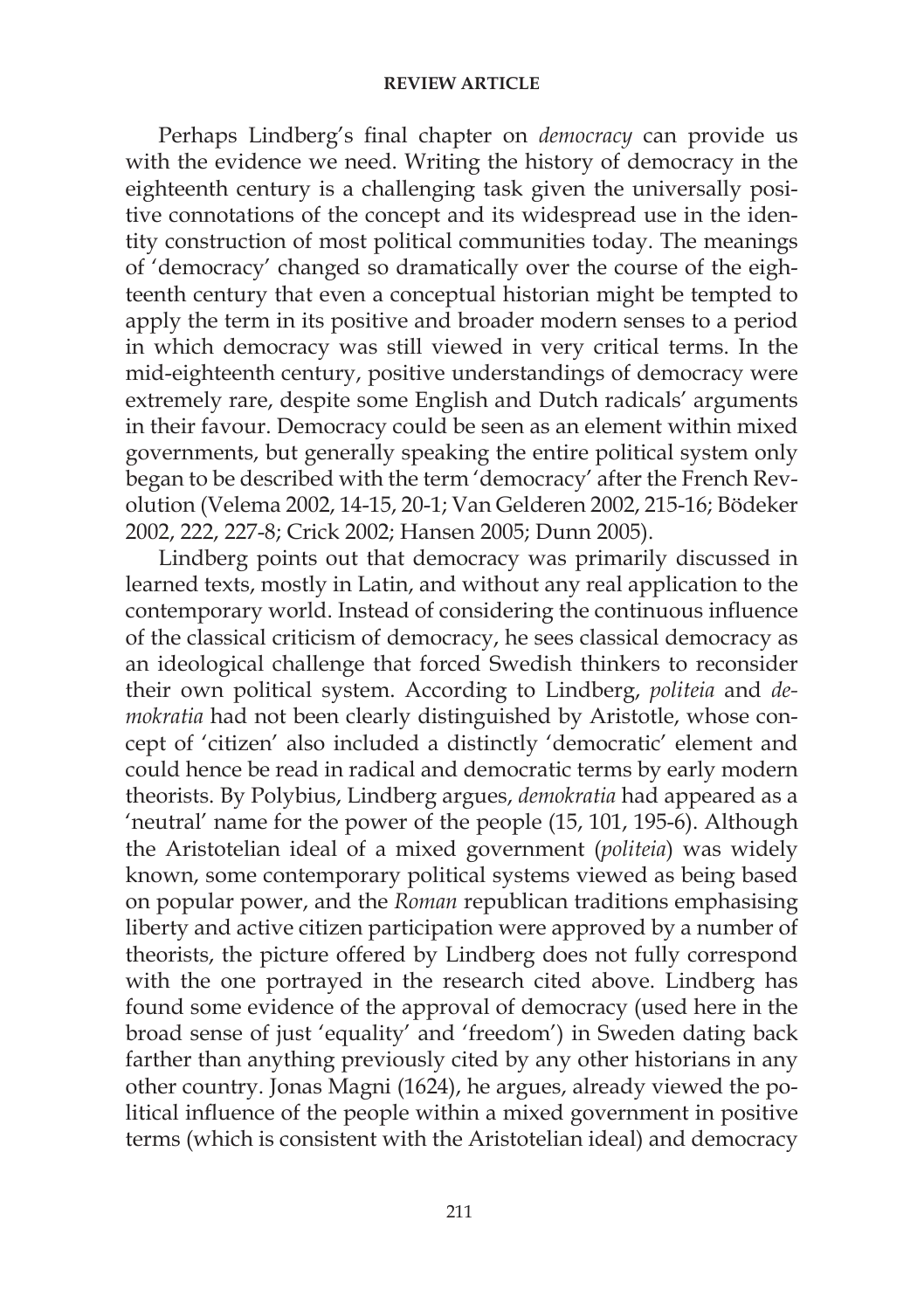as the opposite of corrupt forms of government. Yet Magni doubted the political capabilities of the simple and inconsistent people, rejected the Athenian form of direct democracy, and did not refer to any democratic elements in the Swedish mixed monarchy (91,197, 199, 203, 206) – all of which actually reflect rather conventional conceptions of democracy.

It is, of course, arguable that the academic discourse on democracy in several Northern European countries encouraged theorists to view it in more positive terms, as a synonym of *politeia*. Was this perhaps also the case in eighteenth-century Sweden? It is evident that there were no major breakthroughs in the use of the term and few positive connotations assigned to democracy in political discourse. Despite this, Lindberg argues that the word became more frequent, that the concept of citizen began to take on more 'democratic' connotations, and that the contemporaries started to view the era as "more democratic in the sense of equality" than the previous one (114, 209). Johan Hermansson (1728) called Sweden a monarchy which was "democratically tempered" in that the monarch was elected. A 1737 dissertation suggested that the best state of the learned was 'democratic' in the sense of allowing intellectual freedom, which is clearly not a political statement (210). It was quite conventional to recognise the democratic element in mixed governments as well.

Lindberg provides at least one piece of evidence that deserves more attention. The arguments of Johan Montin Johansson's 1749 text seem so unconventional that this reviewer had to consult the text himself, with help from Charlotta Wolff. According to Lindberg, Montin, who wrote in the context of a dispute which concerned the responsibility of the delegates to their electors, described the Swedish system as a "limited democracy" (Lindberg's term) in which the estates were equal among themselves and held the highest power in the realm. Democracy in this sense was a form of government that "made security and welfare possible without the least loss of liberty and has therefore been chosen by peoples who are most zealous for the noble liberty" (210). Indeed, Montin defined democracy in very positive terms as an antidote to tyranny and aristocracy within a mixed government and argued that a government could be called a 'democracy' when "an assembly of the Estates themselves possess the supreme rights" (Montin 1749, 69-70, 77-8, 83-4). Montin's positive understanding of democracy only concerned the diet, however, and not the power of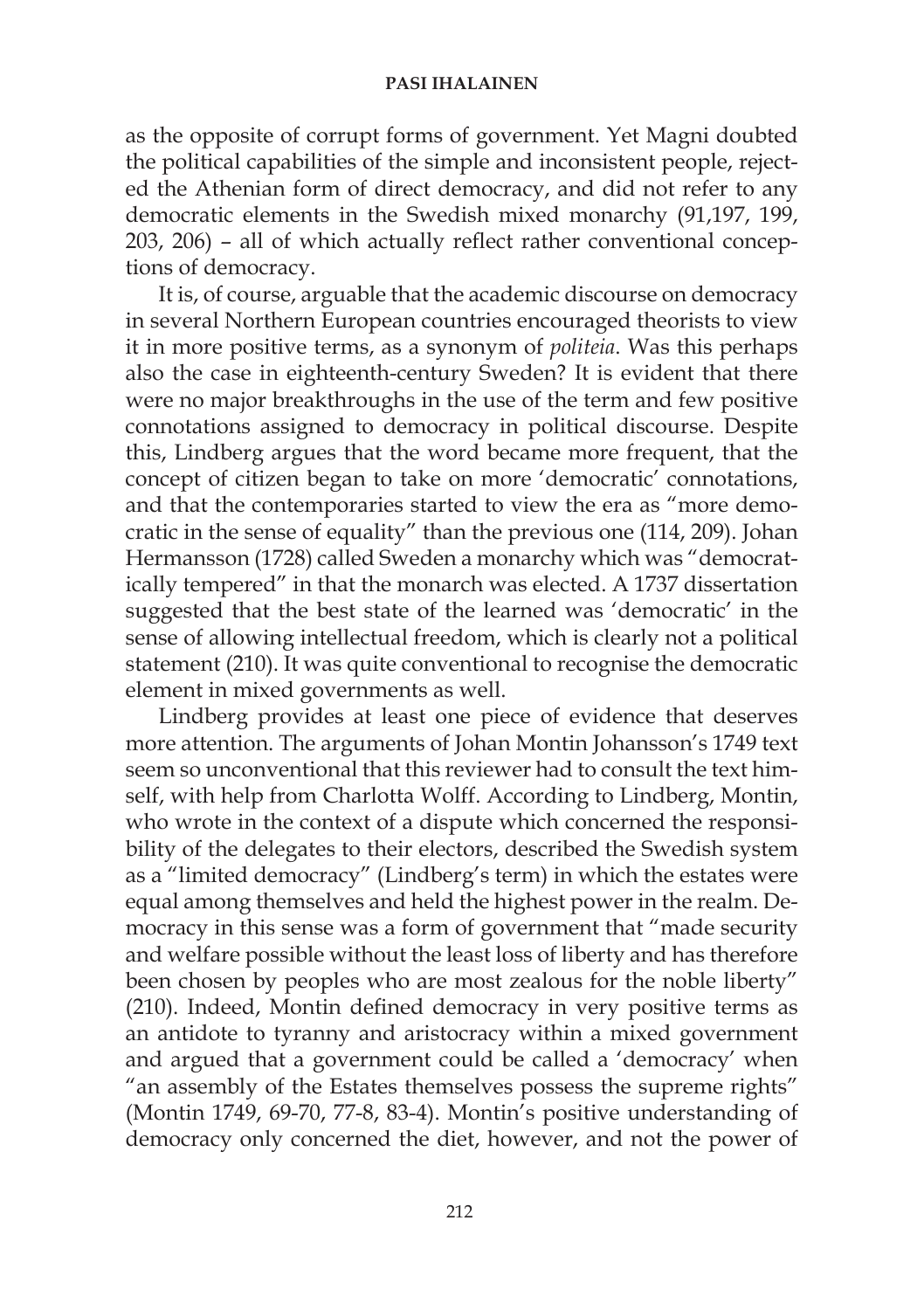the many (*Menighets-välde*), as Lindberg points out (210-11). His very point was to reject wrong kinds of democracy by defining the existing system as the right kind of democracy. He followed the classical critique of the power of the many when pointing to its impracticality in large societies in which the people could not simply assemble themselves in one place. According to Montin, the power of the many threatened the understanding of the common people, who were incapable of judging correctly. Furthermore, even the best of democratic governments could lead to the ultimate destruction of the society as a result of disunity (Montin 1749, 70, 75, 79-80).

Lindberg goes too far in viewing Montin "at an abstract and general historical level" as an advocate of "representative democracy as opposed to direct" so that "the Estates represent the people and make decisions on their behalf" (211; cf. opposite conclusions on estate rule in Gustafsson 1994, 157; Saastamoinen 2003, 49; Velema 2002, 21, on the Dutch debate). From the point of view of conceptual history, this is a problematic interpretation, as the concepts of 'the people', 'representation' or 'sovereignty' are all missing from Montin's argument. What Montin said, rather, was that the supreme power should be delegated to qualified members elected by each estate, the power centred in the meetings of these delegates (*Fullmägtige*) of the estates and not to the people at large (Montin 1749, 72-3, 84). This is actually very much the language of the British style of parliamentary sovereignty within a mixed government expressed in Swedish terms, not a defence of modern representative democracy. The sovereignty of the Estates was not an expression that was possible in Sweden, where 'sovereignty' was widely rejected as absolute royal power (Saastamoinen 2003, 37- 39). Montin could not and did not argue that "sovereignty is placed in the hands of the Estates who represent the people," as Lindberg suggests (211). We cannot hence conclude that the ideas of representative democracy and popular sovereignty would have been formulated in Sweden in 1749.

Swedish political documents and treatises must be compared with other early formulations of popular sovereignty and popular representation before we can claim that there is any real need to rewrite history in this respect. In my view, the evidence provided in this book does not reveal the existence of a democratic moment in the conceptual history of the Swedish Age of Liberty. We do have the 1751 instance in which democracy was used polemically to counter claims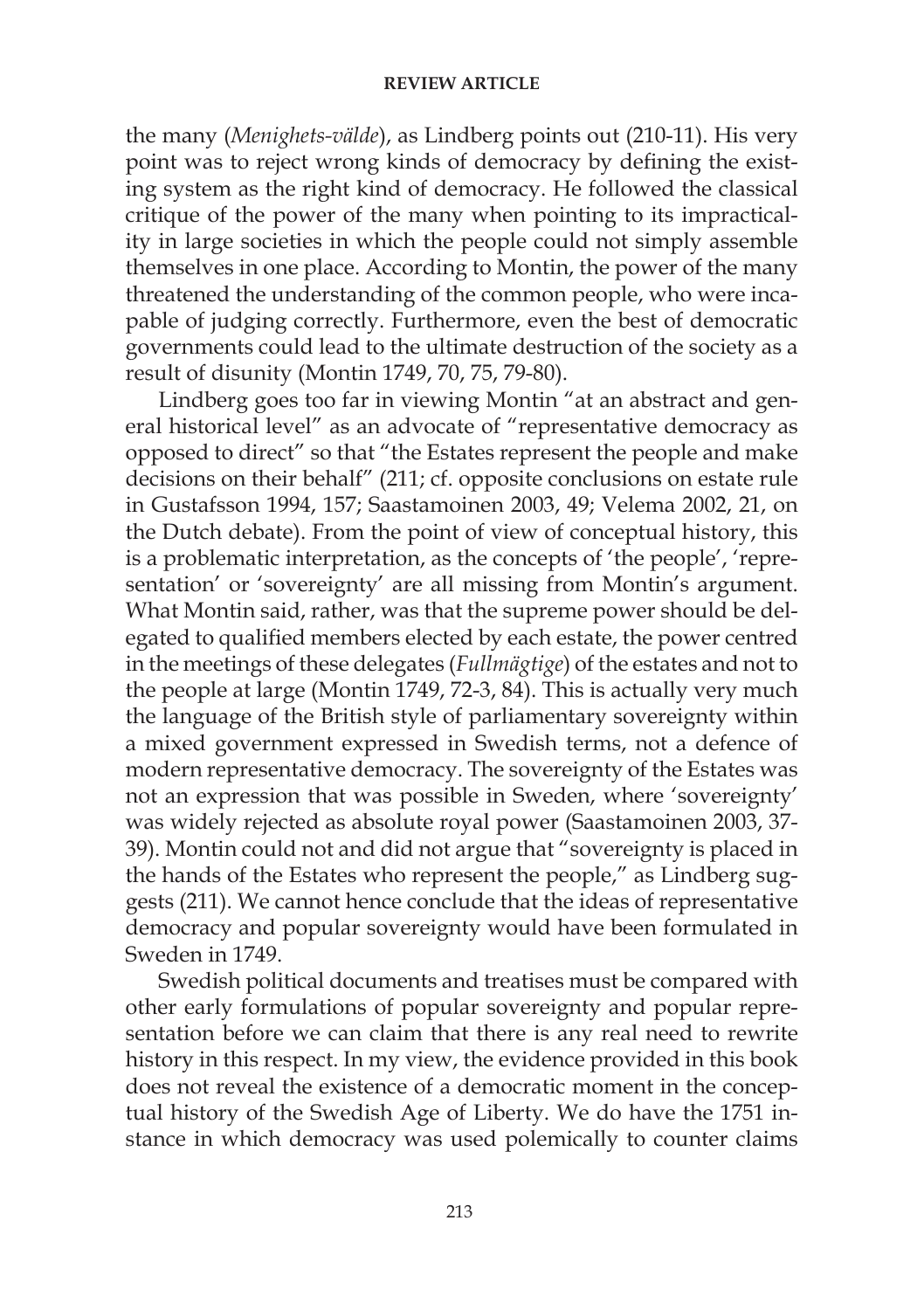that Sweden was an aristocracy, but this may have been nothing more than a mere suggestion that Sweden was indeed a mixed monarchy with a truly democratic element. Anders Nordencrantz's statement in favour of the application of "democratic judgement" in science was not extended to politics. Though Lindberg argues that "the tendency of the debate can undoubtedly be described as democratic in the sense of equality" in the late Age of Liberty (213), he concedes that the 'radical' writers of the time did not use the term to describe themselves. Instead, the term was used by others to attack them. Anders Chydenius was rejected as a fanatic who advocated "democratic principles"; democracy was seen as a form of government which could not be any worse than it was; and the French ambassador described the Swedish domestic crisis as an epidemic disease of "the love of democracy" (213). Thus far, this reviewer has not been able to find any positive references to democracy in the papers of the Swedish eighteenth-century Riksdag either.

These critical points on Lindberg's discussion of the formulations of popular sovereignty and representative democracy in mid-eighteenth-century Sweden are not meant to challenge this important book as a whole. They merely suggest that a comparative analysis of the eighteenth-century Swedish political debate and those in other countries would help us to assess the innovativeness of the Swedish experience in a broader European context. Lindberg's book is a major achievement as an overall interpretation of the developments of political thought in early modern Sweden. It is truly pioneering in its analysis of a high variety of both Latin and Swedish texts from an extensive historical period and in reminding us of the fundamental role played by the classical examples throughout the early modern period. Its numerous clearly presented and convincing conclusions offer an excellent point of departure for further research in conceptual history. It should be seen as the opening of the Swedish national project in conceptual history and should be consulted as such by all the historians of the period, including those interested in the comparative conceptual history of political cultures.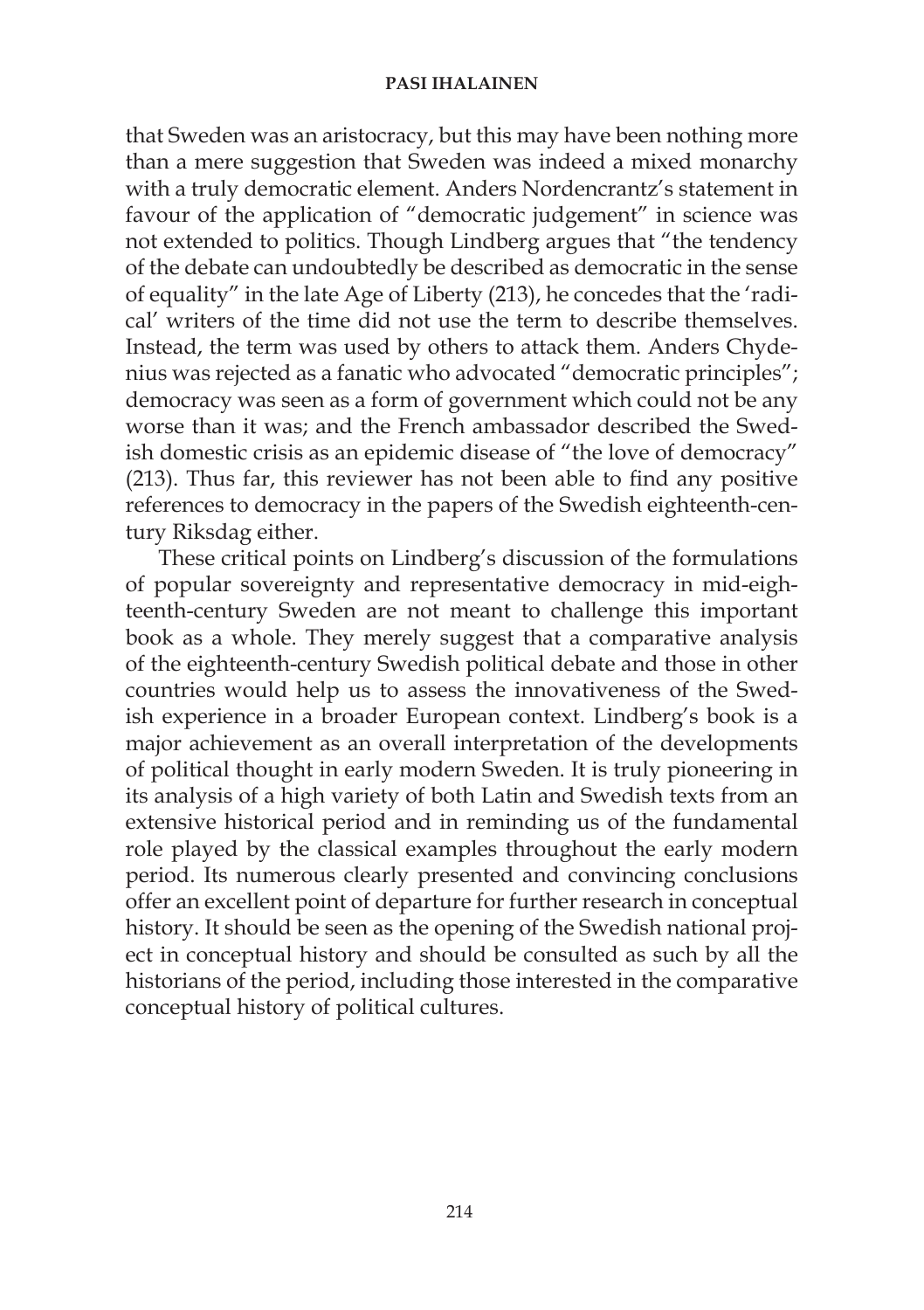#### **REFERENCES**

**Bödeker**, Hans Erich (2002): "Debating the *respublica mixta*: German and Dutch Political Discourses around 1700", in Martin van Gelderen and Quentin Skinner (eds.), *Republicanism: A Shared European Heritage*, Vol. I. Cambridge: Cambridge University Press. **Crick**, Bernard (2002): *Democracy: A Very Short Introduction*. Oxford: Oxford University Press.

**Dunn**, John (2005): *Setting the People Free: the Story of Democracy*. London: Atlantic. **Fehrenbach**, Elisabeth (1986): "Nation", in Rolf Reichardt *et al*. (ed.), *Handbuch politischsozialer Grundbegriffe in Frankreich 1680-1820*, Vol. VII. München: Oldenburg.

**Feldbaek**, Ole (1991): *Dansk identitetshistorie*. Vol. 1, *Faedreland og modersmål 1536-1789*. Copenhagen: Reitzel.

**Frängsmyr**, Tore (2000): *Svensk idéhistoria*. *Bildning och vetenskap under tusen år*, Vol. I: 1000-1809. Stockholm: Natur och Kultur.

**Gustafsson**, Harald (1994): *Political Interaction in the Old Regime: Central Power and Local Society in the Eighteenth-Century Nordic States*. Lund: Studentlitteratur.

**Hansen**, Mogens Herman (2005): *The Tradition of Ancient Greek Democracy and its Importance for Modern Democracy*. Copenhagen: Kongelige Danske Videnkabernes Selskab.

**Ihalainen**, Pasi (1999): *The Discourse on Political Pluralism in Early Eighteenth-Century England*. Helsinki: Suomen Historiallinen Seura.

**Ihalainen**, Pasi (2005a): *Protestant Nations Redefined: Changing Perceptions of National Identity in the Rhetoric of the English, Dutch and Swedish Public Churches*, 1685-1772. Leiden & Boston: Brill.

**Ihalainen**, Pasi (2005b): "Lutheran National Community in 18th Century Sweden and 21st Century Finland". *Redescriptions: Yearbook of Political Thought and Conceptual History*, Vol. 9, 80-112.

**Ihalainen**, Pasi (2005c): "Finnish Political Culture Reinterpreted Through Conceptual History". *Redescriptions: Yearbook of Political Thought and Conceptual History*, Vol. 9, 231- 250.

**Ihalainen**, Pasi (2007): "Svenska kyrkan och det moderniserande nationella tänkandet 1789–1810". *Sjuttonhundratal*, Vol. 3, 2007, 25-43.

**Kettunen**, Pauli (2003): "Yhteiskunta", in Matti Hyvärinen et al. (eds.), *Käsitteet liikkeessä: Suomen poliittisen kulttuurin käsitehistoria*. Tampere: Vastapaino.

**Lindroth**, Sten (1978): *Svensk lärdomshistoria. Frihetstiden*. Stockholm: Nordstedt.

**Lindroth**, Sten (1981): *Svensk lärdomshistoria. Gustavianska tiden*. Stockholm: Nordstedt. **Montin Johansson**, Johan (1749): *Borgerlig Regering til des Uprinnelse och Art*. Stockholm.

**Palonen**, Kari (2006): *The Struggle with Time: A Conceptual History of 'Politics' as an Activity*, Hamburg: Lit.